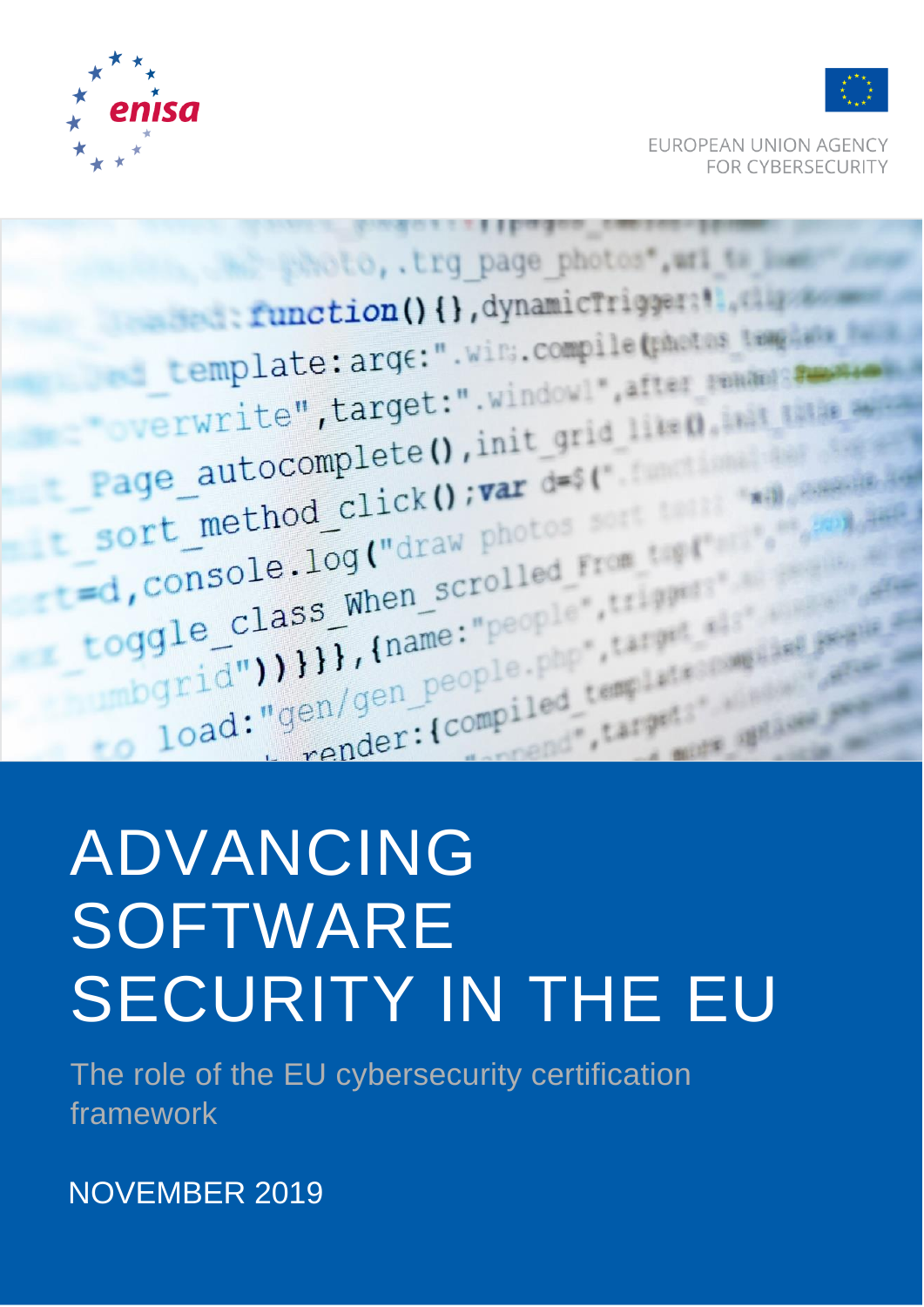



## ABOUT ENISA

The mission of the European Union Agency for Cybersecurity (ENISA) is to achieve a high common level of cybersecurity across the Union, by actively supporting Member States, Union institutions, bodies, offices and agencies in improving cybersecurity. We contribute to policy development and implementation, support capacity building and preparedness, facilitate operational cooperation at Union level, enhance the trustworthiness of ICT products, services and processes by rolling out cybersecurity certification schemes, enable knowledge sharing, research, innovation and awareness building, whilst developing cross-border communities. Our goal is to strengthen trust in the connected economy, boost resilience of the Union's infrastructure and services and keep our society cyber secure. More information about ENISA and its work can be found a[t www.enisa.europa.eu.](http://www.enisa.europa.eu/)

#### **CONTACT**

For contacting the authors please use [isdp@enisa.europa.eu.](mailto:isdp@enisa.europa.eu) For media enquiries about this paper, please use [press@enisa.europa.eu.](mailto:press@enisa.europa.eu)

#### **CONTRIBUTORS**

Rob van der Veer (SIG), Menno Valkema (SIG), Fabio Guasconi (Bl4ckswan), Prokopios Drogkaris (ENISA)

#### **EDITORS**

Prokopios Drogkaris (ENISA) and Athena Bourka (ENISA)

#### **ACKNOWLEDGEMENTS**

We would like to thank Apostolos Malatras (ENISA), Philippe Blot (ENISA) and Eric Vetillard (ENISA) for their valuable comments and reviews while preparing this study.

#### **LEGAL NOTICE**

Notice must be taken that this publication represents the views and interpretations of ENISA, unless stated otherwise. This publication should not be construed to be a legal action of ENISA or the ENISA bodies unless adopted pursuant to the Regulation (EU) No 2019/881. This publication does not necessarily represent state-of the-art and ENISA may update it from time to time.

Third-party sources are quoted as appropriate. ENISA is not responsible for the content of the external sources including external websites referenced in this publication.

This publication is intended for information purposes only. It must be accessible free of charge. Neither ENISA nor any person acting on its behalf is responsible for the use that might be made of the information contained in this publication.

#### **COPYRIGHT NOTICE**

© European Union Agency for Cybersecurity (ENISA), 2020 Reproduction is authorised provided the source is acknowledged.

For any use or reproduction of photos or other material that is not under the ENISA copyright, permission must be sought directly from the copyright holders. ISBN 978-92-9204-343-8, DOI 10.2824/81950

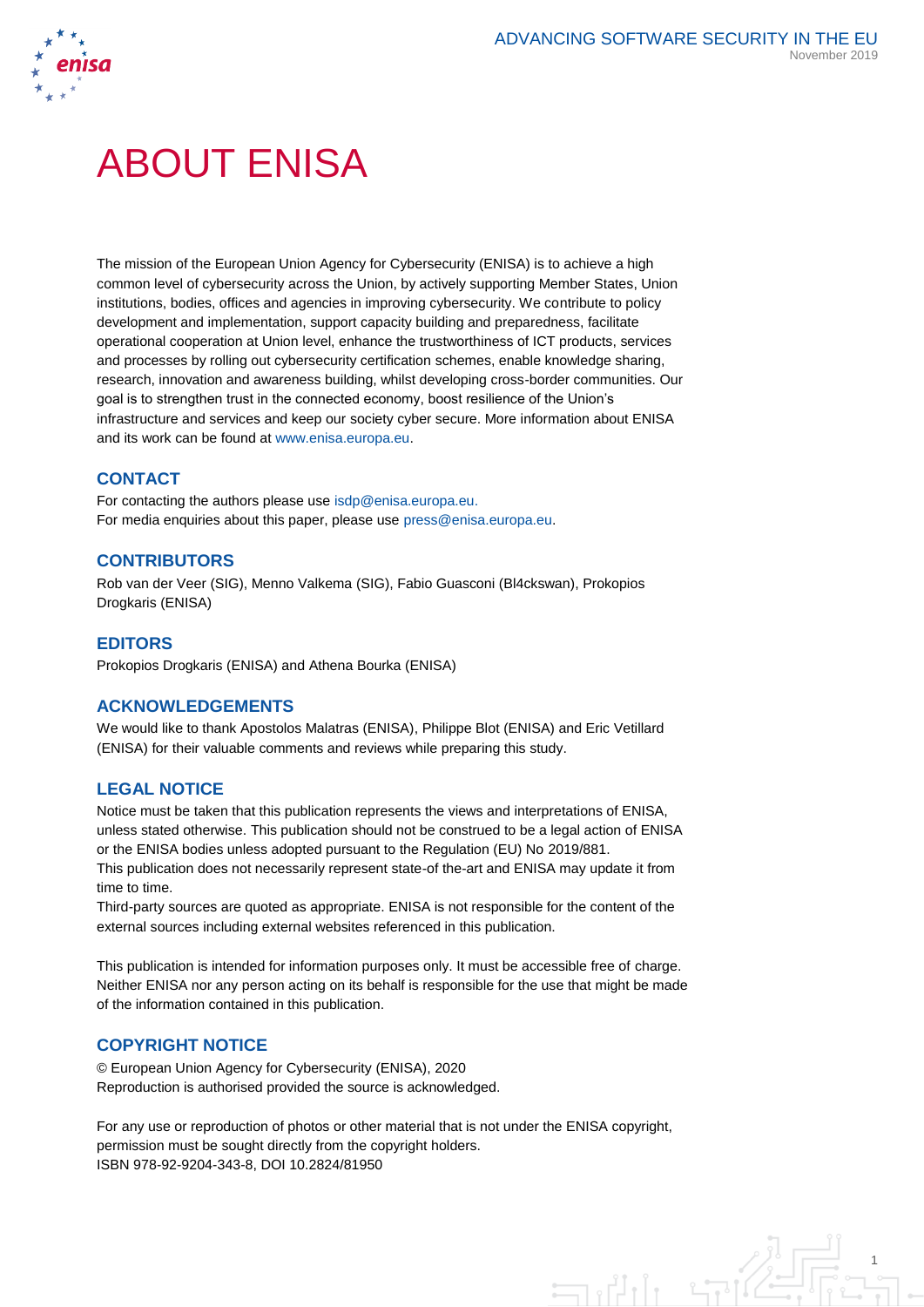

## TABLE OF CONTENTS

| <b>1. INTRODUCTION</b>                                                                    | 4       |
|-------------------------------------------------------------------------------------------|---------|
| 1.1 SCOPE - OBJECTIVES                                                                    | 4       |
| <b>1.2 STRUCTURE OF THE DOCUMENT</b>                                                      | 5       |
| <b>2. TOWARDS IMPROVED SOFTWARE SECURITY</b>                                              | 6       |
| <b>2.1 SECURITY REQUIREMENTS</b>                                                          | 6       |
| <b>2.2 SECURE SOFTWARE ENGINEERING</b>                                                    | 6       |
| <b>2.3 SECURE DEVELOPMENT LIFECYCLE</b>                                                   | 7       |
| <b>2.4 EXISTING STANDARDS AND GOOD PRACTICES</b>                                          | 7       |
| <b>3. WHAT IS LACKING IN SOFTWARE SECURITY</b>                                            | 10      |
| <b>3.1 CLEAR GUIDANCE</b>                                                                 | 10      |
| <b>3.2 QUALITY ASSURANCE</b>                                                              | 10      |
| <b>3.3 SUSTAINED TRUST ISSUES</b>                                                         | 11      |
| <b>3.4 ASSURANCE CLARITY BETWEEN PROCESS AND PRODUCT</b>                                  | 11      |
| <b>4. DRIVING SOFTWARE SECURITY IN THE EU</b>                                             | 12      |
| <b>4.1 DEVELOP A COMMON REPOSITORY FOR SHARED SECURITY MEASURES</b>                       | $12 \,$ |
| <b>4.2 IMPROVE TECHNICAL STANDARDS LANDSCAPE</b>                                          | 12      |
| <b>4.3 PROVIDE ASSURANCE IN THE ENGINEERING PROCESS</b>                                   | 12      |
| <b>4.4 INCREASED SCHEMES APPLICABILITY AND CLEARLY COMMUNICATED</b><br><b>ASSUMPTIONS</b> | 13      |
| <b>5. REFERENCES</b>                                                                      | 14      |

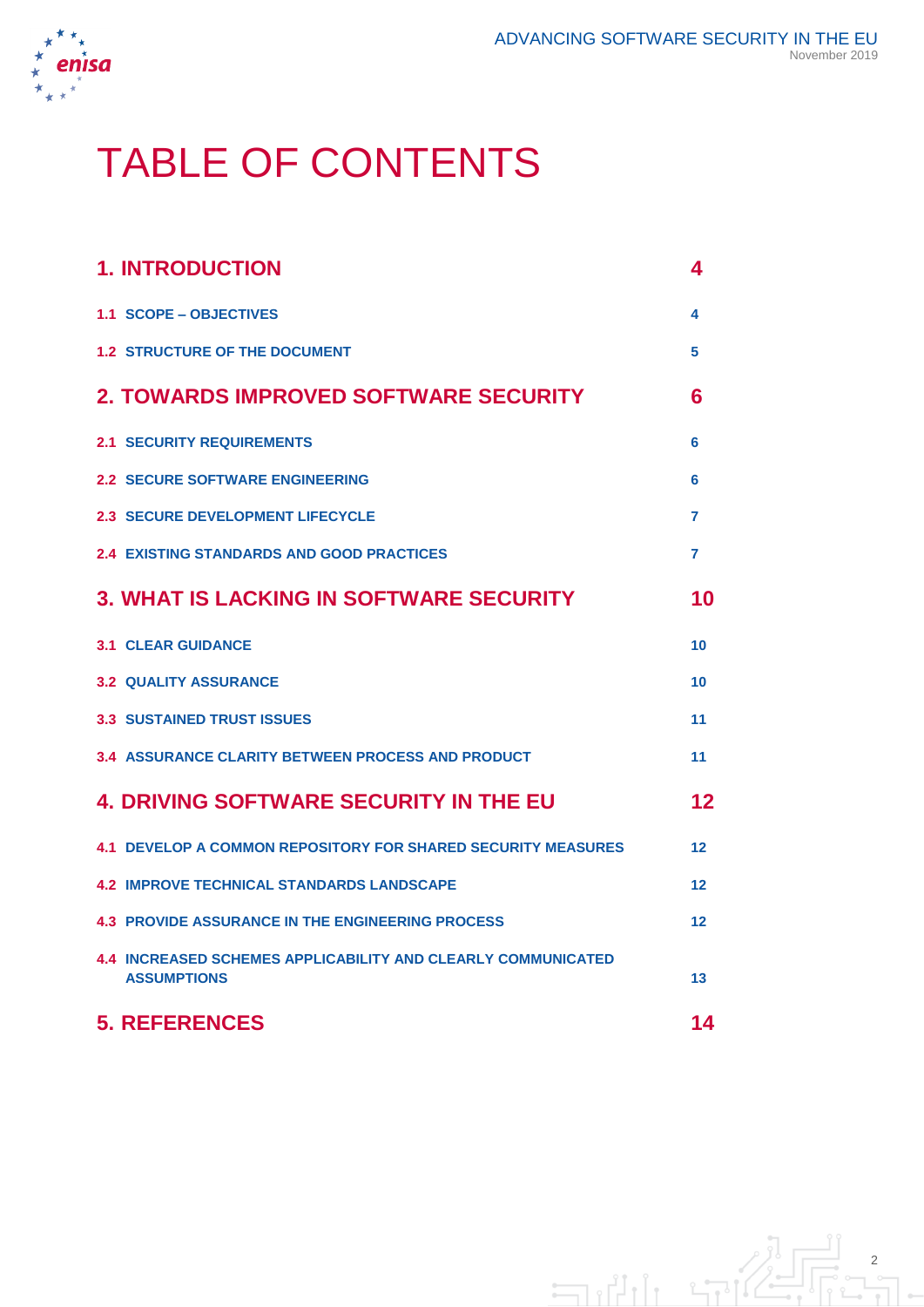

## EXECUTIVE SUMMARY

Secure software development and maintenance is attracting a lot of attention lately, due to the rapidly increased dependency of everyday products, services and process to the underlying software. Quite often, weaknesses behind reported security incidents and/or breaches are being materialized due to the lack of adherence on fundamental security principles and techniques. In order to promote further the assurance on the level of security or even the mitigated security threats, software development and maintenance is becoming increasingly subject to evaluation, and eventually certification, of ICT products, services and processes. Based on this, as part of ENISA activities in the area of supporting the preparatory policy discussions in the area of certification of products, services and processes, this study aims to touch upon the aspects to be considered in EU cybersecurity certification schemes (relevant to software development and maintenance).

This study discusses some key elements of software security and provides a concise overview of the most relevant existing approaches and standards while identifying shortcomings associated with the secure software development landscape, related to different inherent aspects of the process. Lastly, it provides a number of practical considerations relevant to the different aspects of software development within the newly established EU cybersecurity certification framework and the EU cybersecurity certification schemes. These considerations are listed below:

- Manufacturer(s) or provider(s) of certified ICT products, ICT services or ICT processes, should explore the deployment and maintenance of repositories not only for publicly disclosed vulnerabilities but also for shared security aspects of certified products, services and processes towards aligning on requirement commonalities and ways to mitigate common security risks.
- Following the publication of the Union Rolling Work Programme, European Standards Organizations (ESOs) and Standards Developing Organization (SDOs) should coordinate on the priority areas they can support, put forward standardization activities to benefit the future developed schemes and communicate periodically such planning to the EC and relevant CSA stakeholders.
- EU cybersecurity certification schemes for products, services and process should include, to the extent possible, not only requirements for the end product/service/process but also assurance for the engineering process, by setting process guidelines for software development, maintenance and operation.
- During the development of EU cybersecurity certification schemes, lightweight conformity assessment methods for the basic assurance level should be considered as a response to the existing fragmented landscape of software development and maintenance.
- Software developers and product manufacturers should put forward their experience and expertise and promote the uptake of EU cybersecurity certification schemes.

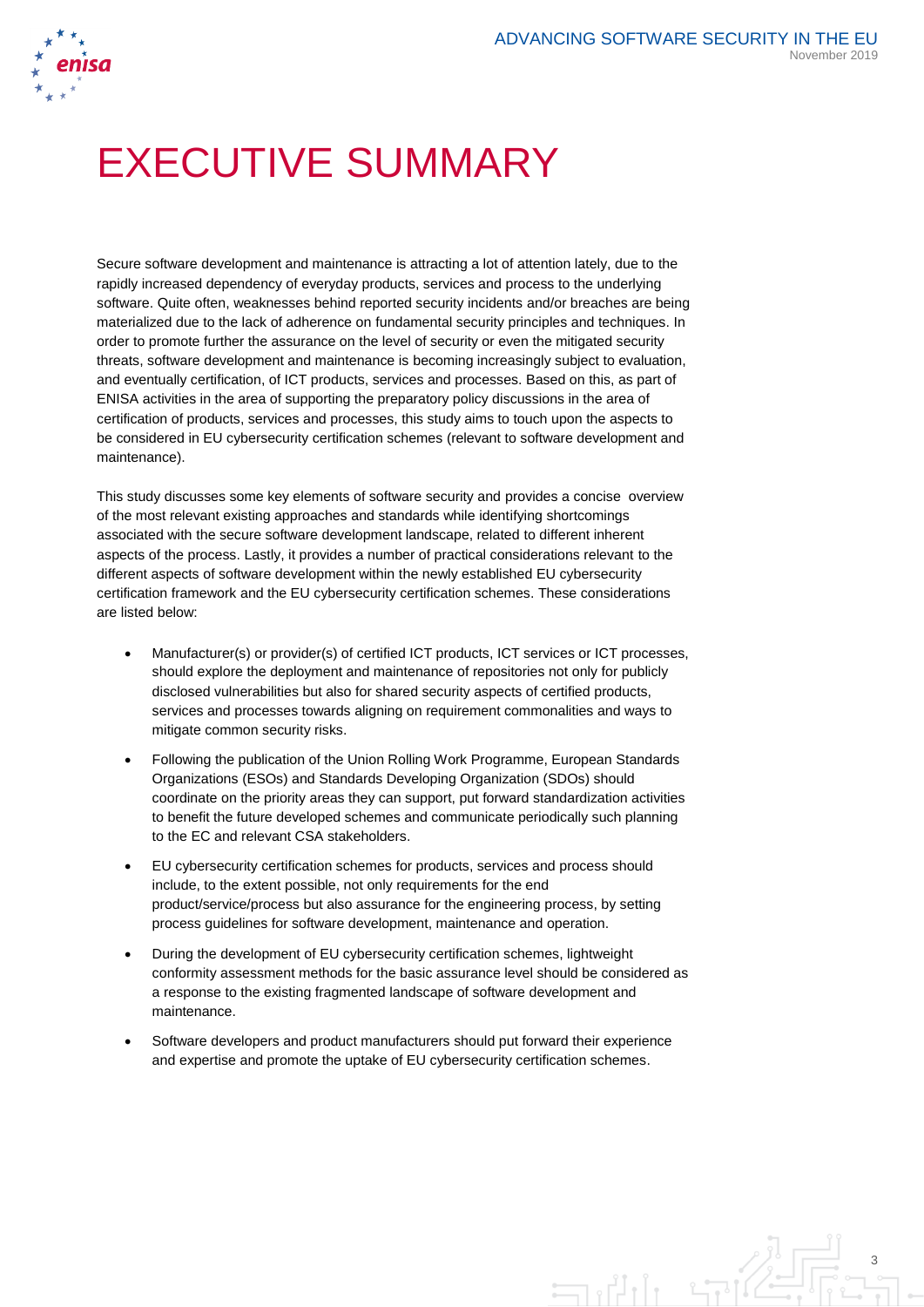

## 1. INTRODUCTION

Software is becoming increasingly important in everyday activities, as the world is digitizing rapidly and unfortunately not without any problems [1]. Security breaches are increasing in number and in severity [2]. Quite often, the origin of security breaches is identified in omissions and errors that took place during software development or maintenance. Vulnerabilities like Heartbleed<sup>1</sup> demonstrate how minor decisions taken by a developer can result in major hidden vulnerabilities that go undetected by tools and tests for years on end, with disastrous effects.

When looking at the weaknesses behind reported security incidents, it is striking how fundamental security principles and techniques are often overlooked: clear text password storage, SQL injection vulnerabilities, missing authorisation checks, insufficient logging etc. Security should be built in to the end product or service and software plays an increasingly bigger role towards materializing this principle. Much of the security of systems is determined by software, since much of the behaviour and inner working of applications and devices are specified in source code – even though that source code runs on hardware. For example: of all the technical requirements in the new ETSI TS 103 645 v.1.1.1 technical specifications "Cyber Security for Consumer Internet of Things for IoT devices" [3], the majority of Cyber security provisions relate to the software implementation. Further to that, 60% of security breaches in 2019 involved known but unpatched vulnerabilities [4]

The Cybersecurity Act [5], under Title III, establishes the European cybersecurity certification framework for products, services and processes. The EU cybersecurity certification framework foresees four main phases, namely i) the creation and publication of the Union Rolling Working Programme (URWP), ii) the preparation of a candidate cybersecurity certification scheme, iii) the enforcement by legislation of the accepted candidate scheme and iv) the implementation of schemes by Member States. Throughout these phases, multiple stakeholders are involved, with the European Commission, ENISA, the European Cybersecurity Certification Group (ECCG) and the Stakeholder Cybersecurity Certification Group (SCCG) having a pivotal role in the governance of the framework. The certificates issued under the schemes will be valid in all EU Member States. Depending on the assurance level (and risks involved), the certification may entail self-assessment by the manufacturer or provider of ICT products, services or processes or involve either a national cybersecurity certification authority or a conformity assessment body.

#### **1.1 SCOPE – OBJECTIVES**

 $\overline{a}$ 

Secure software development and maintenance is attracting a lot of attention lately, due to rapidly increased dependency of everyday products, services and process to the underlying software [2], [6], [7] & [8]. As such, software development and maintenance is expected to be subject to evaluation, and eventually certification, of ICT products, services and processes. Based on this, as part of ENISA activities in the area of supporting the preparatory policy discussions in the area of certification of products, services and processes, this study aims to provide:

- a starting point for exploring the concept of secure software development and maintenance and
- aspects to be considered in EU cybersecurity certification schemes (relevant to software development and maintenance).

<sup>1</sup> <https://www.enisa.europa.eu/news/enisa-news/heartbleed-bug-dont-panic-enisa-publishes-information-for-users>

 $\Box$ 

**Fundamental security principles are often overlooked during software development.**

4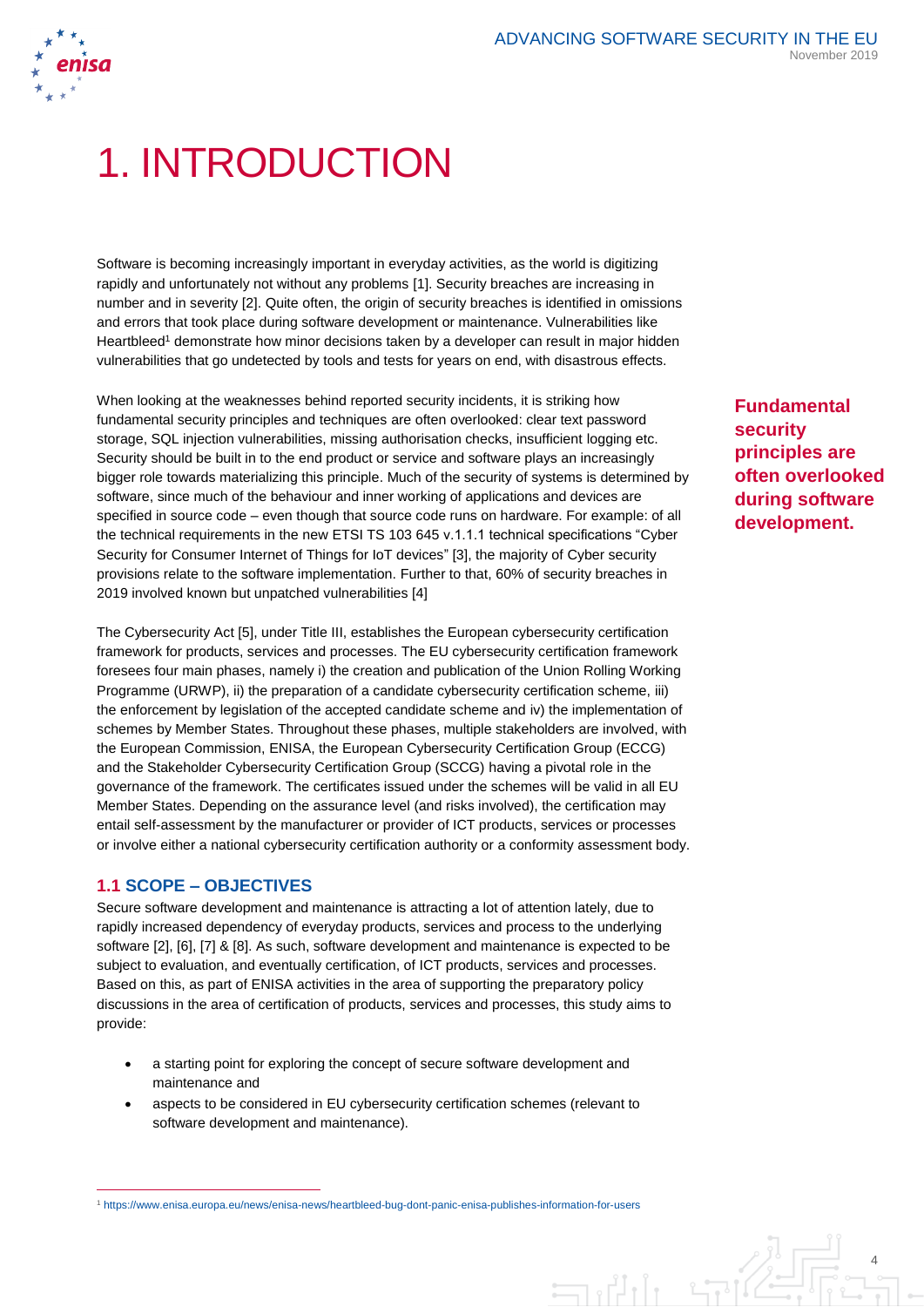

This study is envisioned as a reference document that complements similar ongoing initiatives at National level, while drafting candidate cybersecurity certification schemes and also as a nonbinding guidance document for EU cybersecurity certification framework stakeholders during the promulgation and maintenance of adopted EU cybersecurity certification schemes.

A more detailed analysis in the area of IoT security, with a particular focus on software development guidelines for secure IoT products and services throughout their lifetime, is also available by ENISA [7]. The focus of the aforementioned publication was to define a set of good practices and guidelines to be applied in the different phases of the secure SDLC of IoT solutions.

#### **1.2 STRUCTURE OF THE DOCUMENT**

The rest of the document is structured as follows:

- Section 2 discusses some key elements of software security in order to allow a better comprehension of the document's direction, being completed with an overview of the most relevant existing approaches and standards.
- Section 3 provides an overview of the shortcomings inside the software security landscape, related with different inherent aspects of the process, of the products and of the concepts surrounding the software security concept itself.
- Section 4 provides a number of practical considerations that can be considered and adopted with regards to the different aspects of software development within the newly established EU cybersecurity certification framework and the EU cybersecurity certification schemes.

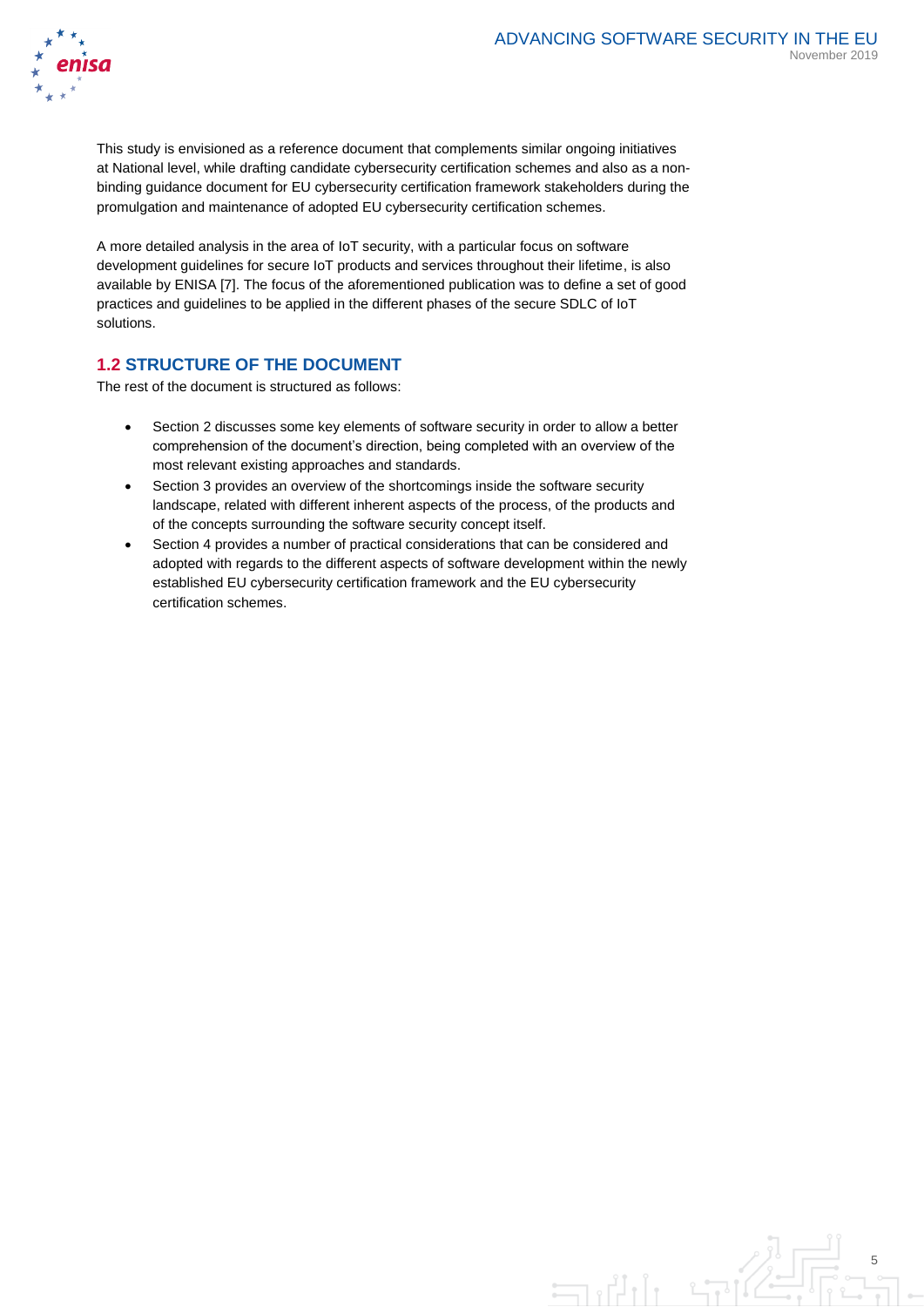

## 2. TOWARDS IMPROVED SOFTWARE SECURITY

#### **2.1 SECURITY REQUIREMENTS**

Functional requirements are about behaviour of the system towards the outside world (e.g. a user), whereas non-functional requirements are mainly about the internal mechanisms. Many of the security requirements are non-functional; for example on how to store passwords in a database. Security requirements originate from different sources, such as

- explicit functional and non-functional requests from user(s),
- requirements and obligations originating from the underlying legal framework
- requirements that are considered as best practices, company policies, in widely accepted guidelines, from threat assessment but also, from the experience of a developer, e.g. "I always make sure my error messages don't contain any personal information".

In some sectors, a specific security standard and/or relevant certifications have become common practise, such as the ones produced by the Payment Card Industry Security Standards Council (PCI SSC)<sup>2</sup> baselining security requirements in the payment card processing domain. Compliance to PCI SSC standards is not a legal requirement (with some small exceptions), yet it is typically contractually transmitted down the chain to vendors and service providers. As such, in this area, PCI SSC standards have become the norm on duty of care and play a role in liability of service providers since not meeting the requirements could be regarded as negligence. Such implications make organisations treat PCI SSC standards almost as a de facto set of requirements. Another example is the ISA/IEC 62443<sup>3</sup> series of standards, which is receiving growing interest in the domain of industrial control systems.

#### **2.2 SECURE SOFTWARE ENGINEERING**

The ISO/IEC 27000:2018 [9] definition of information security mentions "preservation of confidentiality, integrity and availability of information" while noting that additional "properties such as authenticity, accountability, non-repudiation and reliability can also be involved". Software security typically involves reducing the probability and impact of unauthorized/inappropriate access, use, disclosure, disruption, deletion/destruction, corruption, modification, inspection, recording or devaluation of data and functions managed by software. Technically, software security is achieved with an ongoing secure software development and deployment process, or secure software engineering where security is built in, and provided, involving people, tools and practices.

Secure software engineering can be seen as providing countermeasures against applicable security threats. Therefore it is important to identify the necessary mitigating measures, deploy them properly and verify their implementation as a safety net for unwillingly introduced vulnerabilities. Verification can be performed through automated or manual tests and manual review. Therefore secure software engineering is not just about finding security weaknesses but also about preventing the mistakes that cause them, through training, instruction, technology choices, security by design, etc. In that sense, secure software engineering can be seen as an important part of the practice of preventing and mitigating security risks.

<sup>2</sup> <https://www.pcisecuritystandards.org/>

 $\overline{a}$ 

<sup>3</sup> <https://www.isa.org/intech/201810standards/>

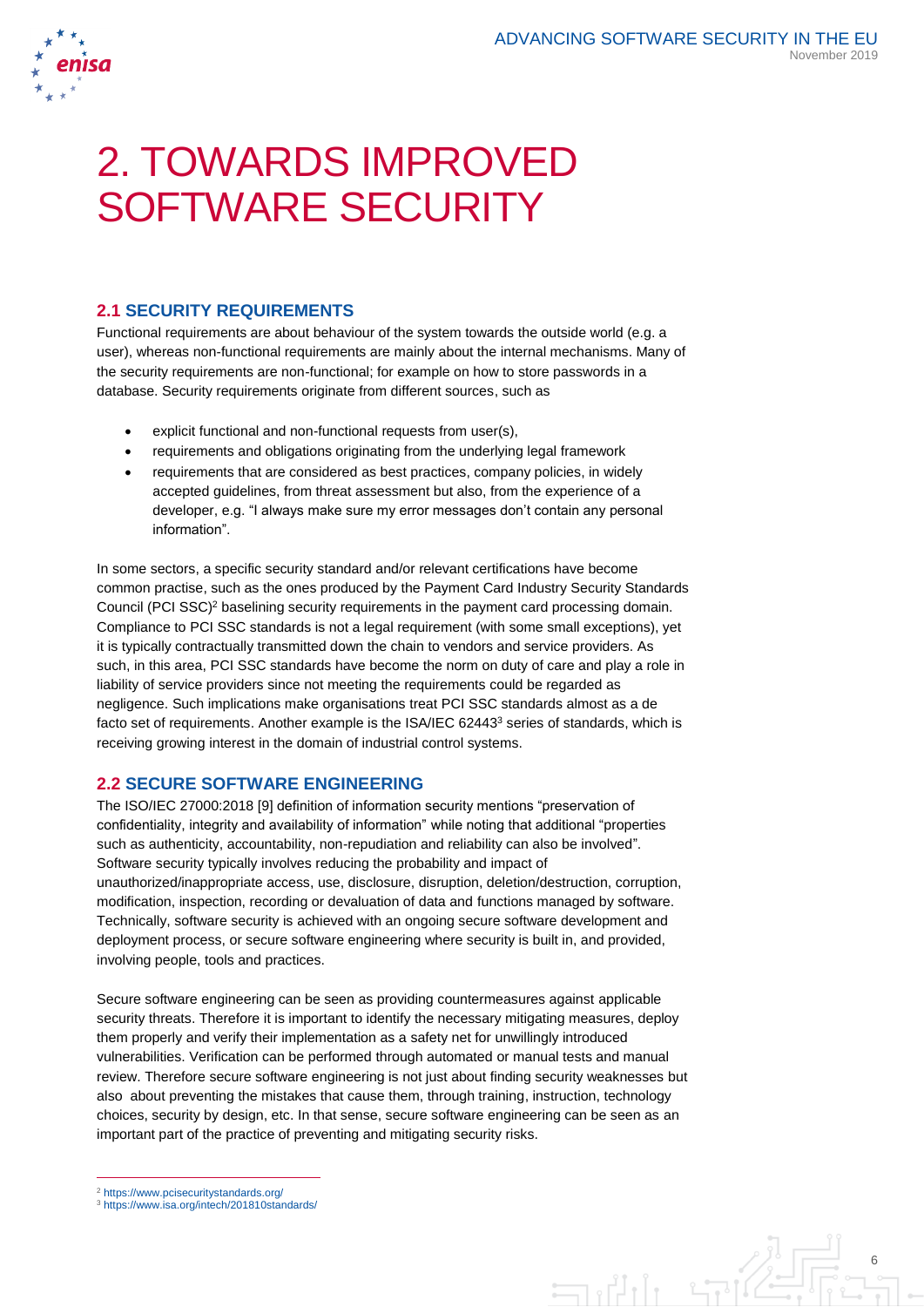



Key elements of secure software engineering are: threat modelling, risk analysis, guidelines, education, requirements, design analysis, issue management, compliance, verification, defect management

hardening threat modelling 1) requirements, 2) compliance, 3) education, 4) guidelines, 5) risk analysis, 6), 7) defect management, 8) verification, 9) design analysis, 10) issue management and 11) hardening. Software maintenance is typically defined as the engineering phase that happens after the software is released. On average, this phase accounts for 80% of the total development effort [10], which means that software quality aspects during maintenance should remain important attention points. Therefore, within the scope of this document, software development includes maintenance.

To this respect, Security Maturity Models (SMM) are a very useful tool since they guide organisations in defining their level of security in accordance with the requirements they wish to fulfil [7]. The maturity of security assesses the understanding of the current level of security, its needs, benefits, and the cost of its support. This assessment takes into account specific threats to the regulatory and compliance requirements of an organisation's sector, the unique risks present in an environment, and the organisation's threat profile.

#### **2.3 SECURE DEVELOPMENT LIFECYCLE**

The Secure Development Lifecycle (SDL) is the introduction of security activities into processes involved in application management, application provisioning and operation, infrastructure management and application audit, collectively representing the Software Development Lifecycle (SDLC) [11]. SDLC is the process of the development of a software that includes planning, analysis, design, testing, and implementation. Software developers may use different models with regards to development [\[12\]](#page-14-0), such as Waterfall, Iterative or Agile. However, all models usually feature the following activities i) requirements elicitation, ii) software design, iii) development/implementation, iv) testing and acceptance, v) deployment and integration and vi) maintenance and disposal. Within the SDL, the principle of security by design comes into play as security should be built into the product/software from its inception and be constantly reviewed until it is ready for release to customers.

#### <span id="page-7-0"></span>**2.4 EXISTING STANDARDS AND GOOD PRACTICES**

There are several standards and good practices focusing on software security. Most notably:

- Common Criteria<sup>4</sup> is a consolidated and widely recognized framework for product (often times meaning software) security evaluations. The evaluation process, in essence, pertains to the assessment against pre-defined security functional and assurance requirements. Depending on the assurance level to be reached (ranging from the minimum level 1 to the maximum level 7) a different set of security assurance requirements is applicable.
- The OWASP ASVS (Application Security Verification Standard)<sup>5</sup> is a community developed verification framework focusing on technical security controls verifiable in the software product and in the development process. It distinguishes maturity levels that reflect a system's security profile; this suggests which security requirements must or may apply. Apart from this, ASVS foresees use cases that include developer training, developer/architect reference, supplier governance, guidance on: planning, documentation, threat modeling and coding guidelines, pipeline automation, test automation and dependency management.

 $\overline{a}$ 

<sup>5</sup> [https://www.owasp.org/index.php/Category:OWASP\\_Application\\_Security\\_Verification\\_Standard\\_Project](https://www.owasp.org/index.php/Category:OWASP_Application_Security_Verification_Standard_Project)



<sup>4</sup> <https://www.commoncriteriaportal.org/>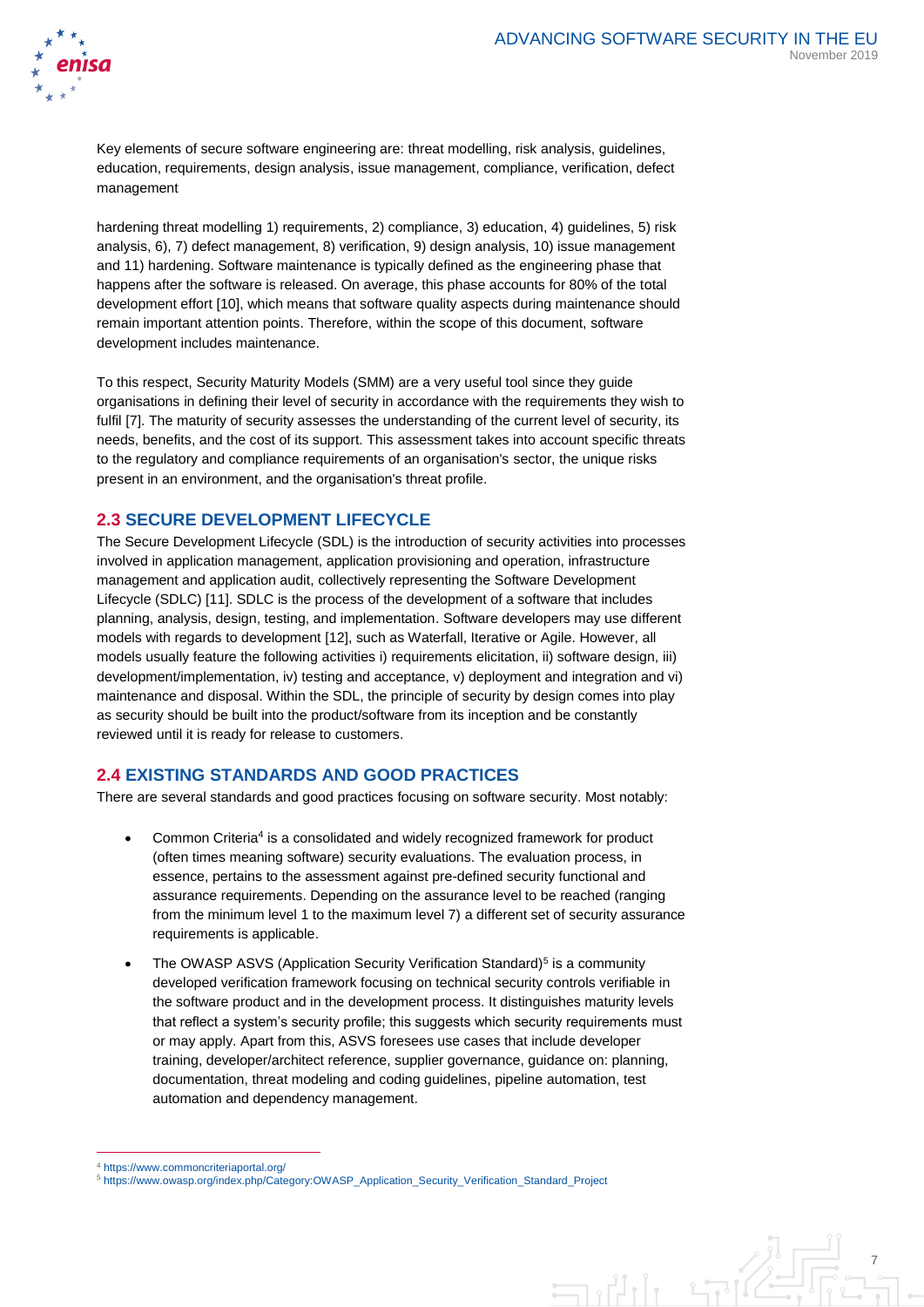

- BSIMM<sup>6</sup> (latest version 9, 2018) is a commercial initiative, based on a bottom-up approach that starts with listing activities of large successful software companies. This benchmark shows which controls can be considered in maturity terms, in which higher maturity levels are typically a step-up from lower maturity levels. Its four categories of controls map largely to the categories in OWASP SAMM.
- BSI PAS 754 "Software Trustworthiness. Governance and management. Specification"7 is a standard developed by the British Standards Institution encompassing both security and reliability concerns (safety, reliability, availability, resilience and security). It describes a wide applicable approach for organizations aiming to adopt system trustworthiness practices and is based on the concepts of governance, risk management, control applications and compliance.
- ISA 99 / IEC 62443 provides a set of standards aimed at industrial control systems and provides a flexible framework to address and mitigate current and future security vulnerabilities in industrial automation and control systems (IACSs). It also includes a standard for secure software development (62443-4-1) which specifies process requirements for the secure development of products used in industrial automation and control systems. Requirements include verification of formal processes being used and visible in the product. Thereby this standard verifies process requirements partly by checking characteristics of the product, which underlines the solid relationship between the two.
- ISO/IEC 27034 is a multipart, guidance international standard focusing on application security. Each of its numerous parts goes down in deep details on how software security should be achieved. The most relevant ones are:
	- o 27034-3: application security management process;
	- o 27034-4: validation and verification (still to be published);
	- o 27034-5: protocols and application security controls data structure;
	- o 27034-7: assurance prediction framework.

Its development has been strongly backed by large software enterprises in order to fill the gap in international standardization on this topic.

- ISO/IEC 62304 is a certifiable standard in the field of medical (device) software focusing on life cycle requirements for the development of medical software and software within medical devices. It distinguishes three classes of safety requirements which are similar to a level of assurance/criticality of system security. It is divided into separate concerns of software maintenance, (incident) response, configuration management and risk governance. The different categories follow common steps in a software development process (from design/planning to implementation/verification, release/anomaly response).
- PCI SSC has been relying for the last decade on the PA-DSS standard for payment applications certification. More than 5000 software products have been certified during this period of time relying on a structured mechanism including accreditation, demanding third-party audits and incremental certification for new versions. Currently PCI SSC is in a transition for a new framework for software security which will be in full effect in 2022 and will leverage two different standards: one addressing the SDL and one the security of the product itself.
- OWASP Software Assurance Maturity Model  $(SAMM)^8$  is a community developed framework to help organizations formulate and implement a strategy for software security. The framework covers four core business functions of software development, namely i) governance, ii) construction, iii) verification and iv) operations, with security

 $\Box$ 

 $\overline{a}$ 

<sup>6</sup> <https://www.bsimm.com/>

<sup>7</sup> <http://tsfdn.org/wp-content/uploads/2016/03/TS502-0-TS-Essentials-Specification-Issue-1.2-WHITE.pdf>

<sup>8</sup> [https://www.owasp.org/index.php/OWASP\\_SAMM\\_Project](https://www.owasp.org/index.php/OWASP_SAMM_Project)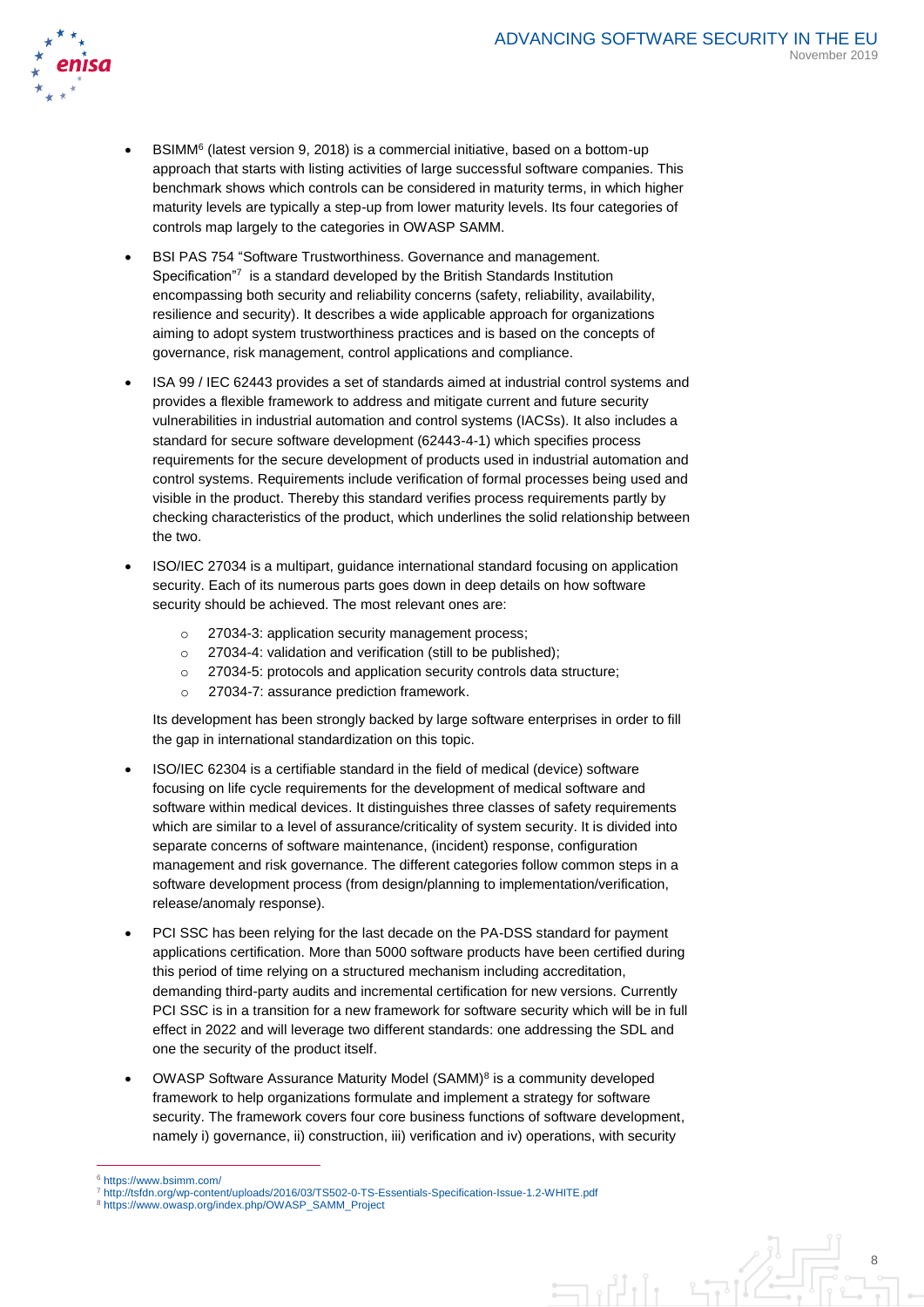

practices tied to each one of them. The building blocks of the model are the three maturity levels defined for each of the twelve security practices. These define a wide variety of activities in which an organization could engage to reduce security risks and increase software assurance.

- The Microsoft SDL is considered a classical model in secure development frameworks. It distinguishes Training (a prerequisite), Requirements, Design, Implementation, Verification, Release, and Response (to external or unexpected events).
- The Dutch SSA (Secure Software Alliance) has defined a framework<sup>9</sup> for secure software development intending to conform to all phases of the SDLC. It focuses on threat modeling as a prerequisite for secure software development.
- Safecode.org<sup>10</sup> is an initiative to identify and promote best practices for secure software development. Their "Fundamental Practices for Secure Software Development" follows steps in the development process from governance to design, coding, testing, and vulnerability response. Relevant to the present work, Safecode has published a short document<sup>11</sup> with its vision on cybersecurity certification in which they note the following:
	- o Security certification should encompass the complete product (including configurations in its deployment operation), not just security features.
	- o Certification should be possible on an unfinished product. Development process has more predictive value of a product's security than testing it afterwards.
	- o Certification levels should be linked to product classes, to lessen the assumption that the highest level is always preferred.

Further to the certifications that might accompany some of the aforementioned standards, some lightweight certification schemes have also been developed such as the CSPN (France), the BSZ (Germany), LINCE (Spain) and BSPA (Netherlands).

 $\overline{a}$ 

<sup>9</sup> <https://securesoftwarealliance.org/framework-secure-software/>

<sup>10</sup> <http://www.safecode.org/>

<sup>11</sup> [https://safecode.org/wp-content/uploads/2018/02/SAFECode\\_Perspective\\_on\\_Cybersecurity\\_Certification.pdf](https://safecode.org/wp-content/uploads/2018/02/SAFECode_Perspective_on_Cybersecurity_Certification.pdf)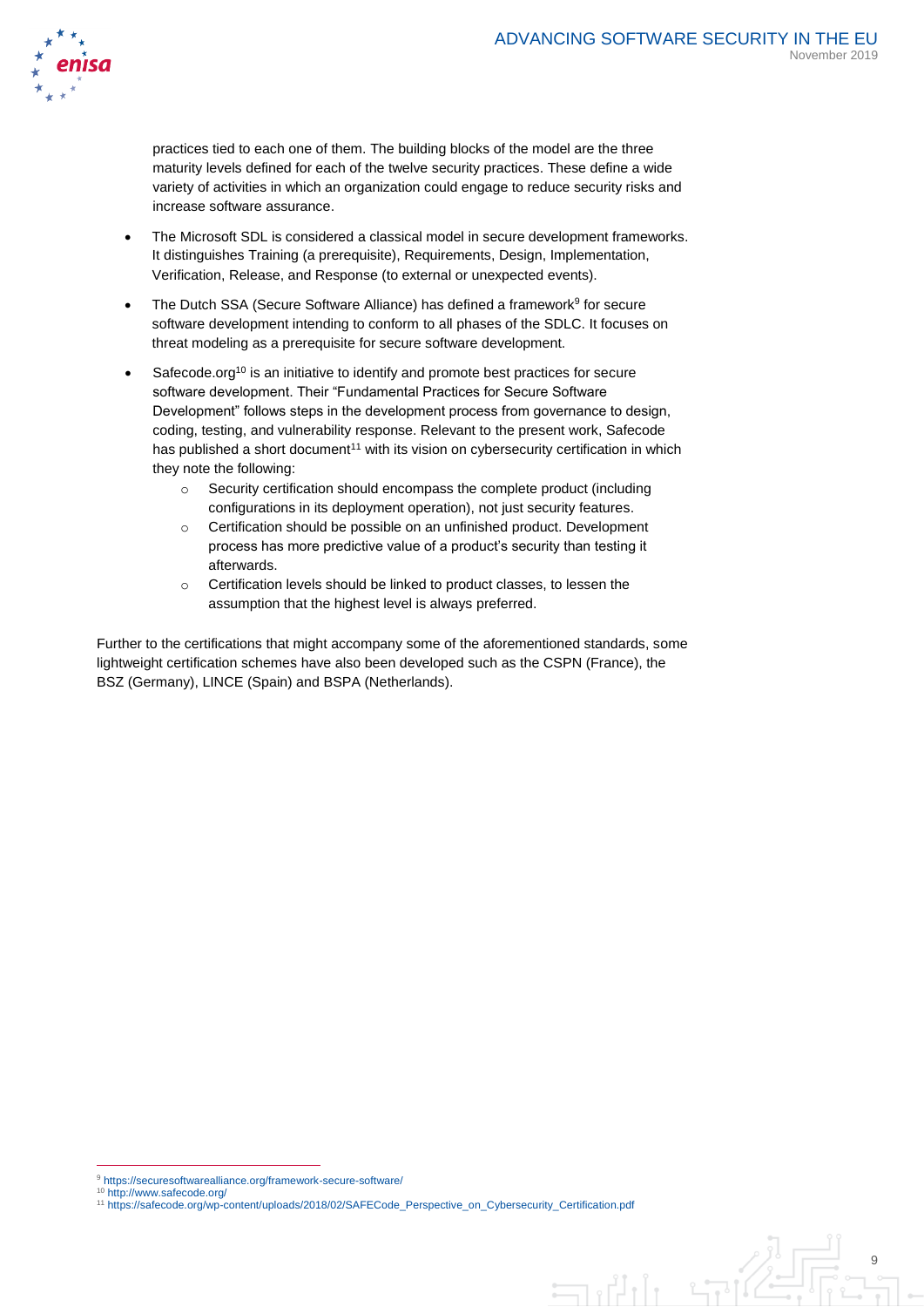

## 3. WHAT IS LACKING IN SOFTWARE SECURITY

#### **3.1 CLEAR GUIDANCE**

While, as presented earlier, many software security related standards exist, their requirements largely overlap. This overlap demonstrates that software security is mainly a generic problem and both Standards Developing Organizations (SDOs) and European Standards Organizations (ESOs) or good practice producers are often working without proper coordination and effective liaisons. Further to that and as already acknowledged by relevant ENISA work in the area [13], traditional standardisation processes can be time-intensive, potentially causing delays in the application of necessary standards and interoperability. Considering the number of existing approaches, there are no widely used standardized ways for assessing horizontally the security of software products, apart from some methods to perform a penetration test or a code review. The situation is even worse if we consider software security certification as only a few schemes from the ones listed in Section [2.4](#page-7-0) support it, with limited exposure and acceptance outside the geographical area of the issuing organizations.

#### **3.2 QUALITY ASSURANCE**

In today's software development landscape, organisations and individuals have difficulty in identifying the level of security of software products. Such information is important to gain trust but cannot be easily acknowledged from the outside. Some security functions (e.g. authentication methods) are visible for everybody, but that is only a really small part of the total set of security functionalities that a software may need to provide. For example, from the 286 controls of the OWASP Application Security Verification Standard Project [14], only 22 can be evaluated by a non-security expert. There seems to be information asymmetry between producers and consumers of software. Consumers cannot identify immediately the level of security of the software products they buy. Even worse, in commercial procurement procedures, (e.g. a mobile operator procures the development of a mobile application) organisations have difficulty firstly in setting the right requirements and secondly in evaluating the level of security of the software product they acquired.

The same information asymmetry causes assurance unclarity: it is often not clear to a nonexpert what a certificate or an assessment report actually means with regards to the level of security or even the security risks mitigated for a certain software product. Secondly, because of the intricate supply chain we have today, assurance suffers from the complexity of the whole system. Software systems can consist of multiple subsystems, contain components from third parties, or even open source (that are in some cases publicly available). Lastly, the operational environment is also part of the security scope. That environment can be controlled by an external party if the software is (partly) provided as a service. These scope issues are not always apparent to non-experts, resulting in a mistaken perception on the scope of evaluated software components. For example, suppose a mobile app has been evaluated as compliant to a mobile application security standard, while at the same time the following parts were out of scope:

- The part of the application that runs on a webserver (which is often the case for apps).
- A third-party component because the supplier did not provide access to the source code.
- The operational environment in which this webserver is deployed (network, firewall, patching of the server etc.).

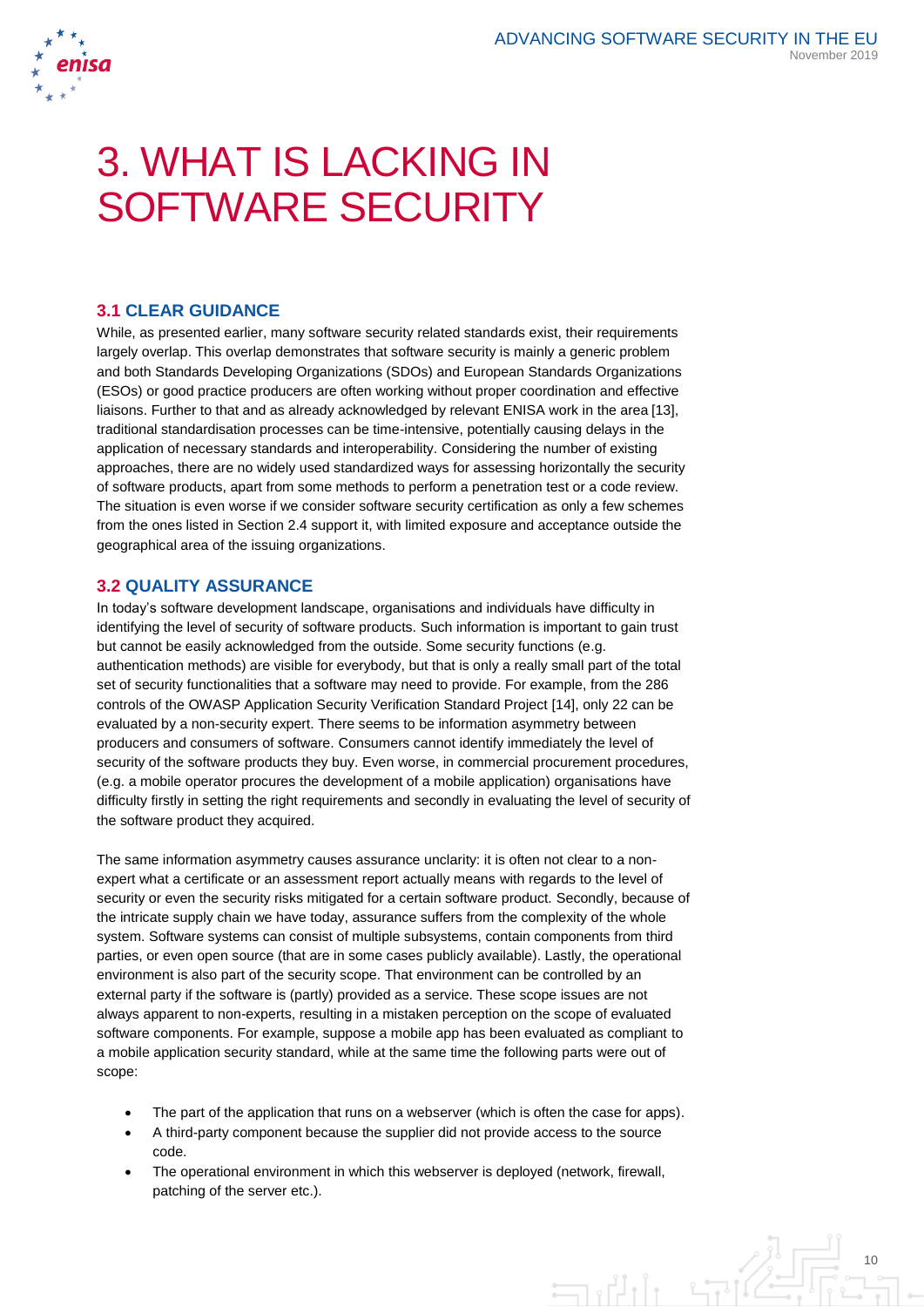

#### **3.3 SUSTAINED TRUST ISSUES**

Maintaining confidence in the security level of a software product over time is not directly addressed by existing assurance/certifications initiatives. Such challenges in sustained trust are there for three reasons:

- Software changes after an evaluation/certification may introduce new vulnerabilities (point in time issue).
- Even without software updates/changes, newly discovered vulnerabilities can be found at the software, or in its (open source/third-party) components/libraries.
- The software's operational environment in not covered directly by the same evaluation process and is also subject to changes/updates or newly discovered vulnerabilities.

Under some of the existing certification schemes, issued certificates become invalid after (significant) changes are performed to the evaluated product/software. A side effect is that, sometimes, vendors refrain from updating their software in order not to have to undergo an evaluation/certification process again, due to aforementioned updates. In such cases, the security certification can ironically be considered as making systems likely less secure.

#### **3.4 ASSURANCE CLARITY BETWEEN PROCESS AND PRODUCT**

Software development process assessment can provide a good indication on whether a software developing organization (or the corresponding supply chain) is able to develop and to maintain secure software, even though it has severe assurance limitations. This type of process assessment is often considered as a way to provide assurance that software remains secure, change upon change. This is an attractive idea, as it would reduce the effort in re-assessment or re-certification substantially. However, no matter how good a process is, or seems to be, mistakes can always be made. In other words: software process assessment is helpful but cannot provide the same level of assurance that products assessments can – unless the process features trustworthy product assessment of course.

Software product assessment, on the other side, provides insights only into the current level of security, with little assurance about the future. It is only a snapshot. This can be a reason for assessing the software development process as well. Let's look conceptually at what a development process entails. It is about having procedures, policies, culture and tools in place so that security is being built in from the start. It is not the total set of programming steps that developers take to write source code with security built in. If that would need to be assessed, then the best subject to assess would be the source code itself (the product). In other words: secure software process assessment is about investigating the developers' organisation.

Unfortunately, assessment of security in a software development process is hard to perform in a reliable way, as:

- A large part of the process effectiveness is determined and driven to a certain extent by the skills, and the knowledge of the people, and the actual priority that security gets in software development: aspects that are hard to measure and are not directly included in the popular secure SDLC standards. The resources dedicated to software development and quality are an additional driving factor.
- It is relatively easy to make a complex process like software development look good. There is a big difference between having a procedure and actually following it in practice and perform it well. For example: one can argue that peer review is being performed on source code, but how skilled are the reviewers, how much time do they have and is there a culture where honest feedback can be provided? These are aspects that are hard to measure and easy to claim. There is also a big difference between having a tool, using it, and using it well. Furthermore, there are vast differences between security tools when it comes to coverage and quality of results.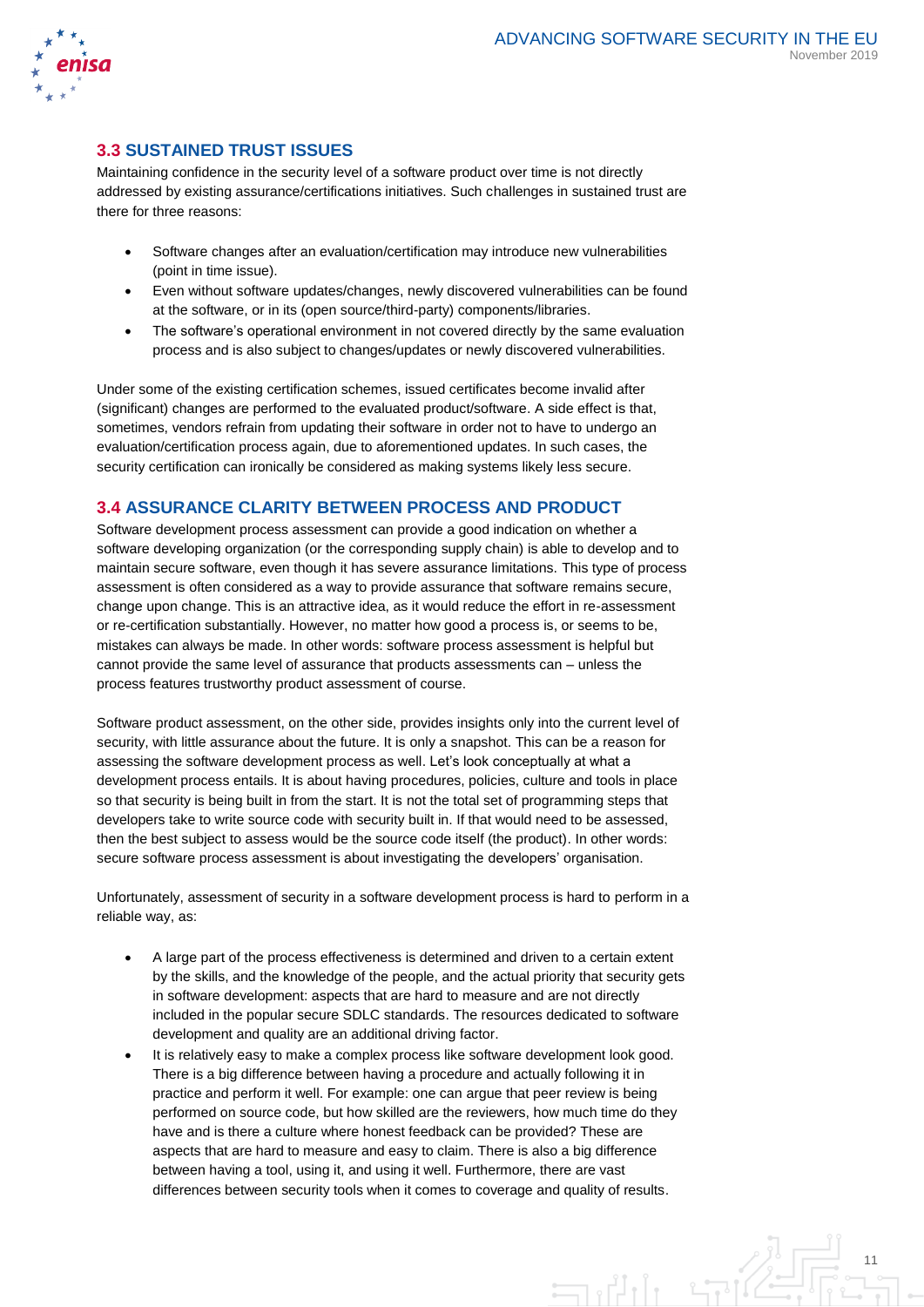

## 4. DRIVING SOFTWARE SECURITY IN THE EU

#### **4.1 DEVELOP A COMMON REPOSITORY FOR SHARED SECURITY MEASURES**

Aligning commonalities of requirements across different schemes prevents proliferation and fragmentation, while also making drafting and maintaining a scheme more efficient in terms of mitigating the risks. As such, the commonalities evolve in quality and efficiency of mitigating the risks over time. For such common ground in harmonization to be maintained and to be used, a mapping governance, documenting the overlaps, could greatly support scheme development and maintenance. Such a mapping could result in the definition of a common repository for shared security aspects (access control, authorization, encryption etc), threat models and approaches against known adversary tactics, over different schemes as part of obligations introduced by Cybersecurity Act Article 55 on Supplementary cybersecurity information. Such a repository could be extended to become a knowledge sharing platform which would greatly help to reach the mentioned goals. Next to the technical requirements, this repository could also keep metadata such as: mapping to existing standards, revision history, related threats, and implementation guides for different technologies, or references to those.

**Manufacturer(s) or provider(s) of certified ICT products, ICT services or ICT processes, should consider the deployment and maintenance of repositories not only for publicly disclosed vulnerabilities but also for shared security aspects of certified products, services and processes towards aligning on requirement commonalities and ways to mitigate common security risks.** 

#### **4.2 IMPROVE TECHNICAL STANDARDS LANDSCAPE**

The Cybersecurity Act reinforces the need for referencing international, European or national standards within the EU cybersecurity certifications schemes. Picking the best source requires taking into account many factors: comprehensiveness, clarity and fitness to the scope of the cybersecurity certification scheme. Despite the ongoing standardization efforts, gaps in standardization towards the Cybersecurity Act goals still exist [13] [15]. Such gaps present risks that additional standardization efforts may mitigate, but overlaps in standardization efforts present risks that may be mitigated only with a coordinated approach. A good starting point could be the Union Rolling Work Programme (CSA Art. 47), the first edition of which is expected to be published by mid-2020.

**Following the publication of URWP, SDOs and ESOs should coordinate on the priority areas they can support, put forward standardization activities to benefit the future developed schemes and communicate periodically such planning to the EC and relevant CSA stakeholders.** 

#### **4.3 PROVIDE ASSURANCE IN THE ENGINEERING PROCESS**

When analysing available SDLC (Software Development Lifecycle) standards it becomes clear that there is consensus on what activities should be included. This consensus centers on the key activities that can be distinguished in the development lifecycle like: training, requirements, coding guidelines, design, design review, threat modelling, secure verification (automated testing, static analysis tools, test tools, manual code review and penetration testing), dependency management, incident management, vulnerability management and environment hardening.

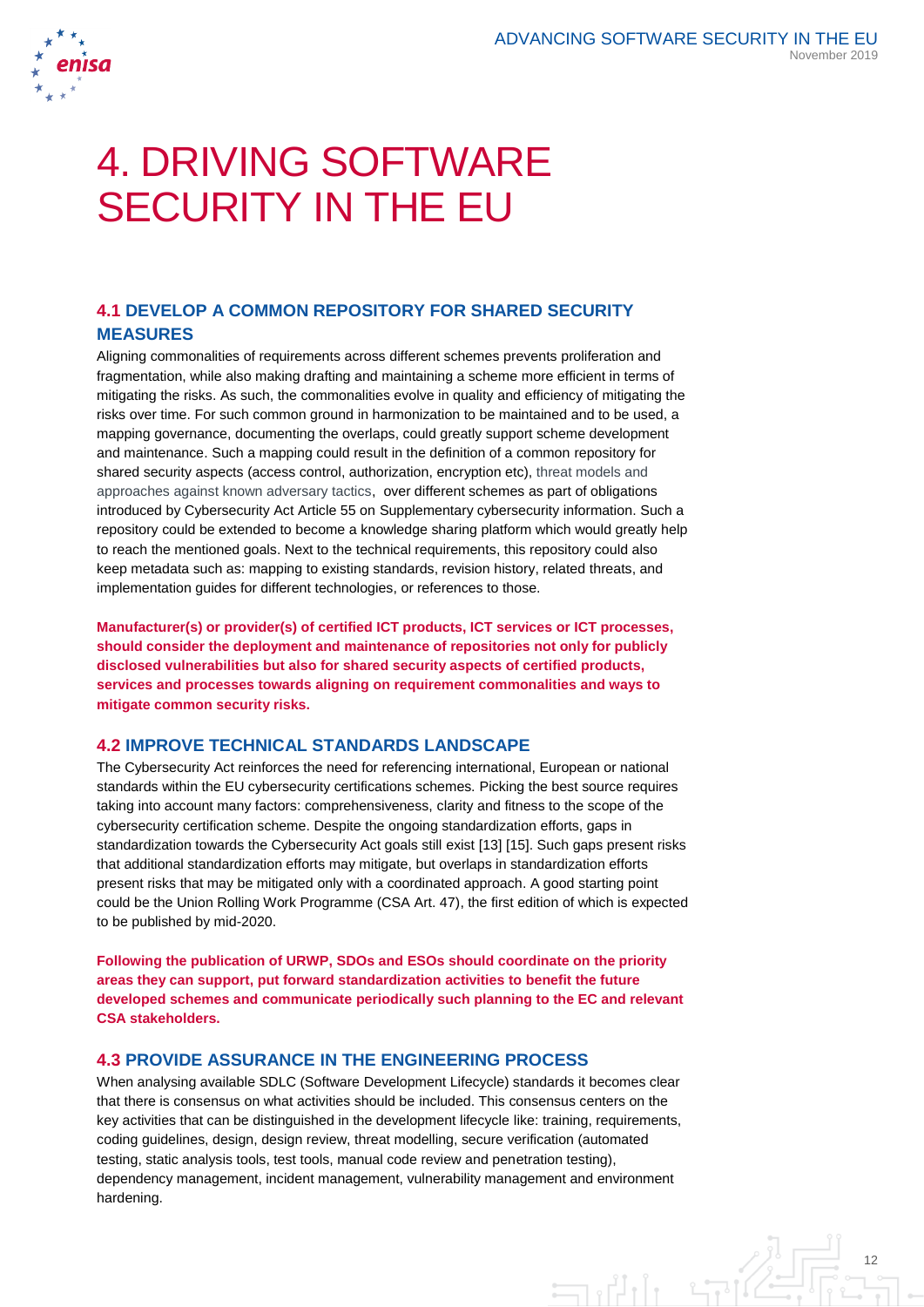

Many of the existing process standards include maturity levels, supporting organizations to assess their own maturity and to get guidance on improving that maturity, and also appreciating that there is no line to draw when it comes to engineering. As described earlier, process assurance provides limited certainty on the security of the software that comes out of the process. One way to address this is to include provisions, depending also on the level of assurance and the scope of the scheme, on the verification of the software and the process used. Such an assurance on the process would not only improve the end product but could also benefit the whole supply chain of the aforementioned software product or the supply chain that the software product is involved. Lastly, assurance on the process could also be considered as a weighting factor, similar to certification, with regards to mitigating (possible) liabilities or as a criterion on selection of supplier(s).

**EU cybersecurity certification schemes for products, services and processes should include, to the extent possible, not only requirements for the end product/service/process but also assurance for the engineering process, by setting process guidelines for software development, maintenance and operation.**

#### **4.4 INCREASED SCHEMES APPLICABILITY AND CLEARLY COMMUNICATED ASSUMPTIONS**

In order to constitute the evaluation and (eventually) certification processes appealing to software developers, it is important to provide assurance levels that are appropriate for the different levels of risk given the context and the expected domain of use. Since the EU cybersecurity certification framework envisions three assurance levels, one of which allows for self-conformity assessment, it seems beneficial to retain the notion of lightweight conformity assessment.. By providing lightweight approaches, the cost of re-certification (through third parties) will no longer prevent companies to release updated software. Further to that, mechanisms can be put into place to base the conformity assessment on a change analysis of the software, similar to existing national approaches. Additionally, certification of the secure software development process is also a way to provide more sustained trust. Such a certificate delivers meta-assurance that sets requirements on the level of assurance taking place in the development process.

Given the magnitude of the context and the domain(s) in which software products can be used, the aforementioned certification schemes should be applicable horizontally, to the widest extent possible. In cases where this is not feasible, they could be considered as intuitive guidelines and best practices by providing a clear indication of the risks they mitigate and the assumptions made within the scope of the scheme.

**During the development of EU cybersecurity certification schemes, lightweight conformity assessment for assurance level basic should be considered as a partial response to the existing fragmented landscape of software development and maintenance.** 

**Software and product manufacturers should put forward their experience and expertise and promote the uptake of EU cybersecurity certification schemes, including the selfassessment components.** 

**During the identification of strategic priority areas, under the URWP, and the development of the EU cybersecurity certification schemes, EC, ENISA, SCCG and ECCG should ensure that assumptions on the scope, application area, mitigated threats and achieved security characteristics achieved are clearly communicated to the end users of the framework.**

> 13  $\Box$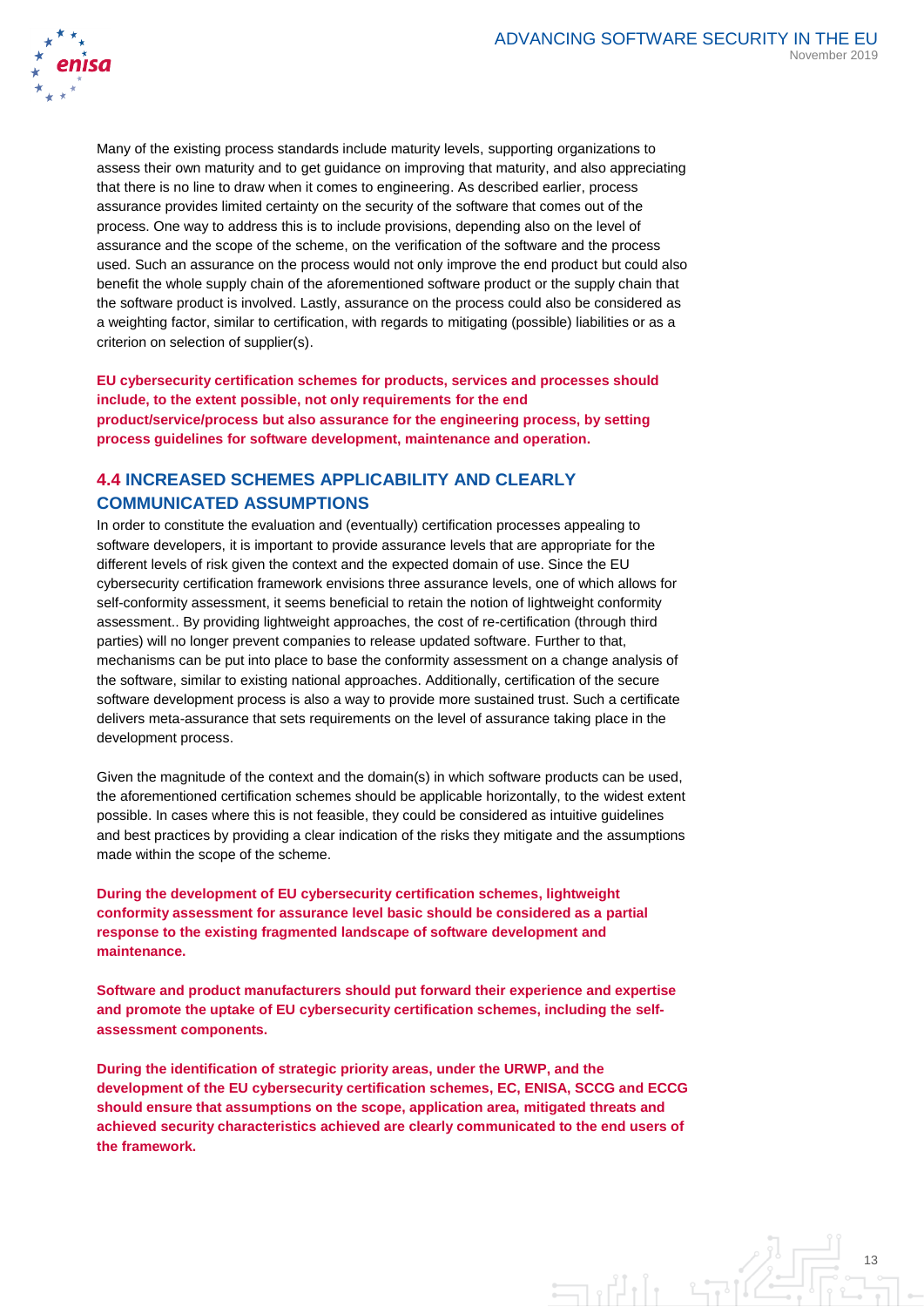$\n **1**$ 



### 5. REFERENCES

- 1. Verizon: 2019 Data Breach Investigations Report. (2019)
- 2. THALES: 2019 Thales Data Threat Report Global Edition. (2019)
- 3. ETSI: ETSI TS 103 645 V1.1.1 (2019-02)- Cyber Security for Consumer Internet of Things. (2019)
- 4. Security Boulevard Available at: [https://securityboulevard.com/2019/10/60-of-breaches](https://securityboulevard.com/2019/10/60-of-breaches-in-2019-involved-unpatched-vulnerabilities/)[in-2019-involved-unpatched-vulnerabilities/](https://securityboulevard.com/2019/10/60-of-breaches-in-2019-involved-unpatched-vulnerabilities/)
- 5. European Union: Regulation (EU) 2019/881 of the European Parliament and of the Council of 17 April 2019 on ENISA and on information and communications technology cybersecurity certification and repealing Regulation (EU) No 526/2013 (Cybersecurity Act). (2019)
- 6. Australian Cyber Security Centre: Guidelines for Software Development. (2019)
- 7. ENISA: Good Practices for Security of IoT Secure Software Development Lifecycle. (2019)
- 8. SafeCode: Fundamental Practices for Secure Software Development. (2018)
- 9. ISO/IEC: ISO/IEC 27000:2018 Information technology Security techniques -Information security management systems — Overview and vocabulary. (2018)
- 10. Pigoski, T.: Software Maintenance. (2001)
- 11. ISO/IEC: ISO/IEC 27034-1:2011 Information technology Security techniques Application security — Part 1: Overview and concepts. (2011)
- <span id="page-14-0"></span>12. Shiklo, B.: 8 Software Development Models: Sliced, Diced and Organized in Charts. (Accessed November 2019) Available at: [https://www.scnsoft.com/blog/software](https://www.scnsoft.com/blog/software-development-models)[development-models](https://www.scnsoft.com/blog/software-development-models)
- 13. ENISA: ICT security certification opportunities in the healthcare sector. (2019)
- 14. OWASP: Application Security Verification Standard 4.0. (2019)
- 15. ENISA: Guidance and gaps analysis for European standardisation. (2019)
- 16. PCI Security Standards Council: PCI Mobile Payment Acceptance Security Guidelines for Merchants as End-Users. (2014)